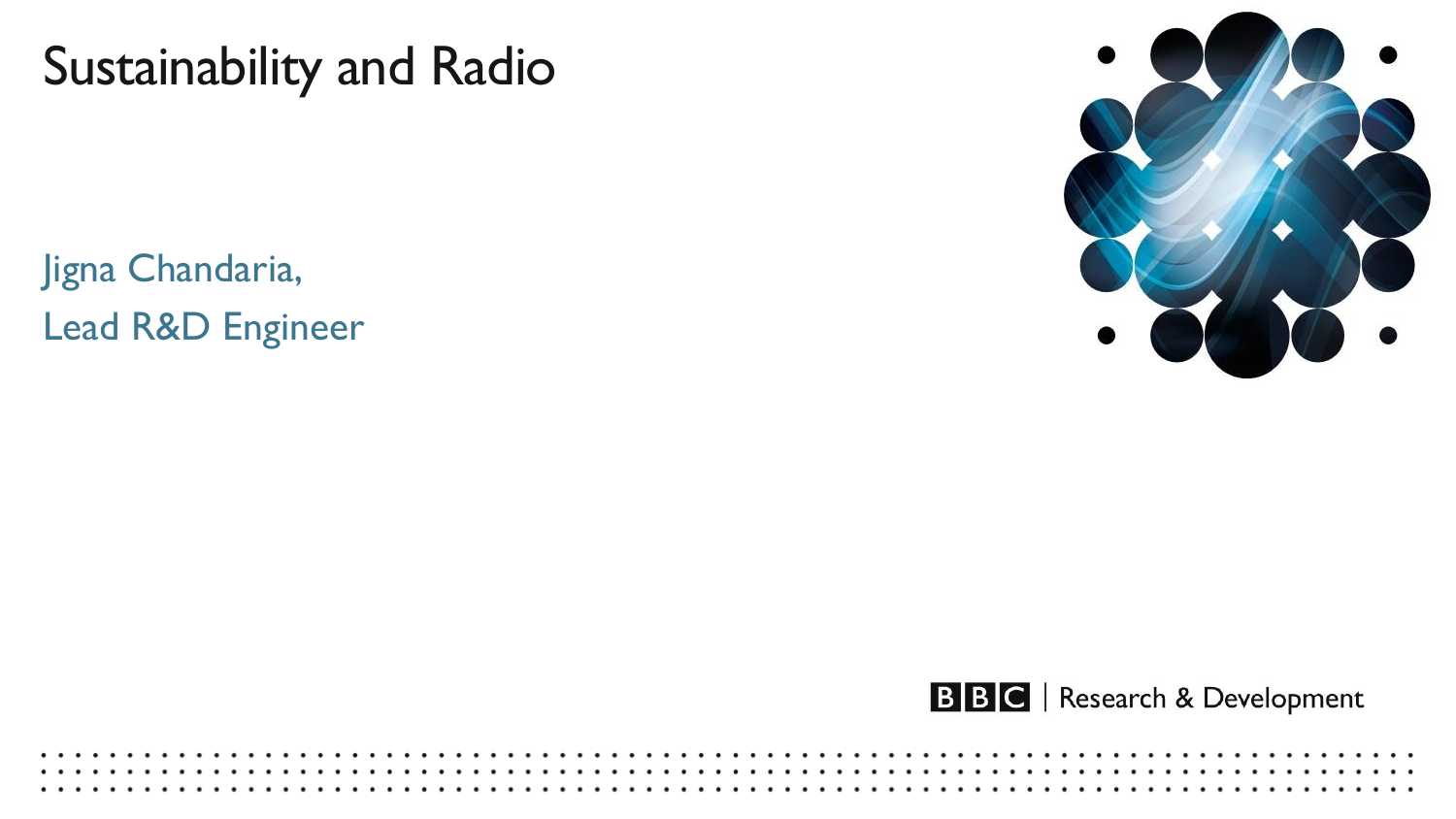## Outline of talk

- What is Environmental sustainability
- Main Environmental impacts of broadcast technology
- Radio and its environmental impacts
- What can we do first steps

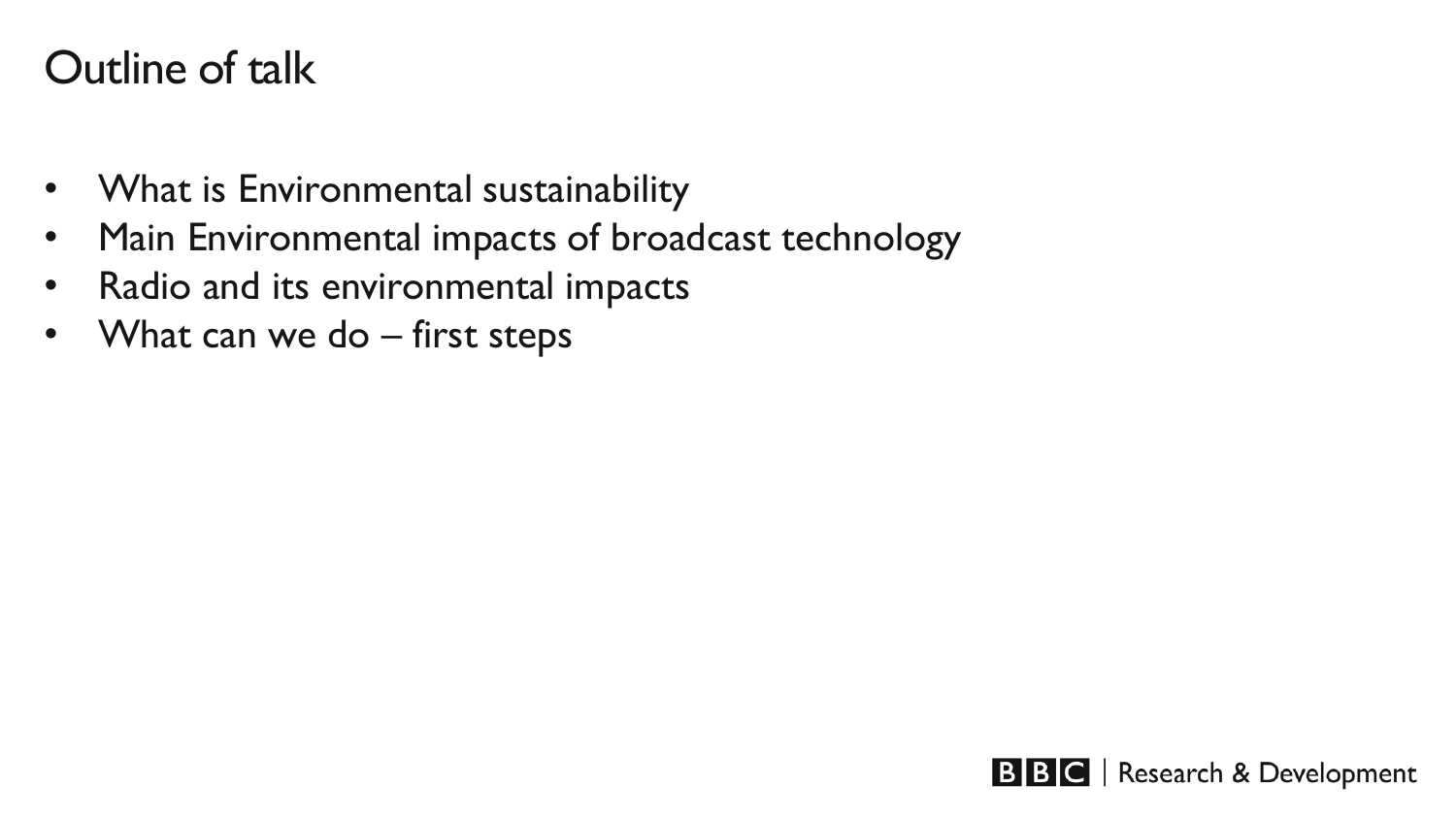# What do we mean by Sustainable?

- Dictionary definition: **"Capable of being maintained or continued at a certain rate or level."**
- Environmentally sustainable: **" the degree to which a process or enterprise is able to be maintained or continued while avoiding the long-term depletion of natural resources"**
- The most frequently quoted definition is from the Brundtland Report: **"Sustainable development is development that meets the needs of the present without compromising the ability of future generations to meet their own needs.**

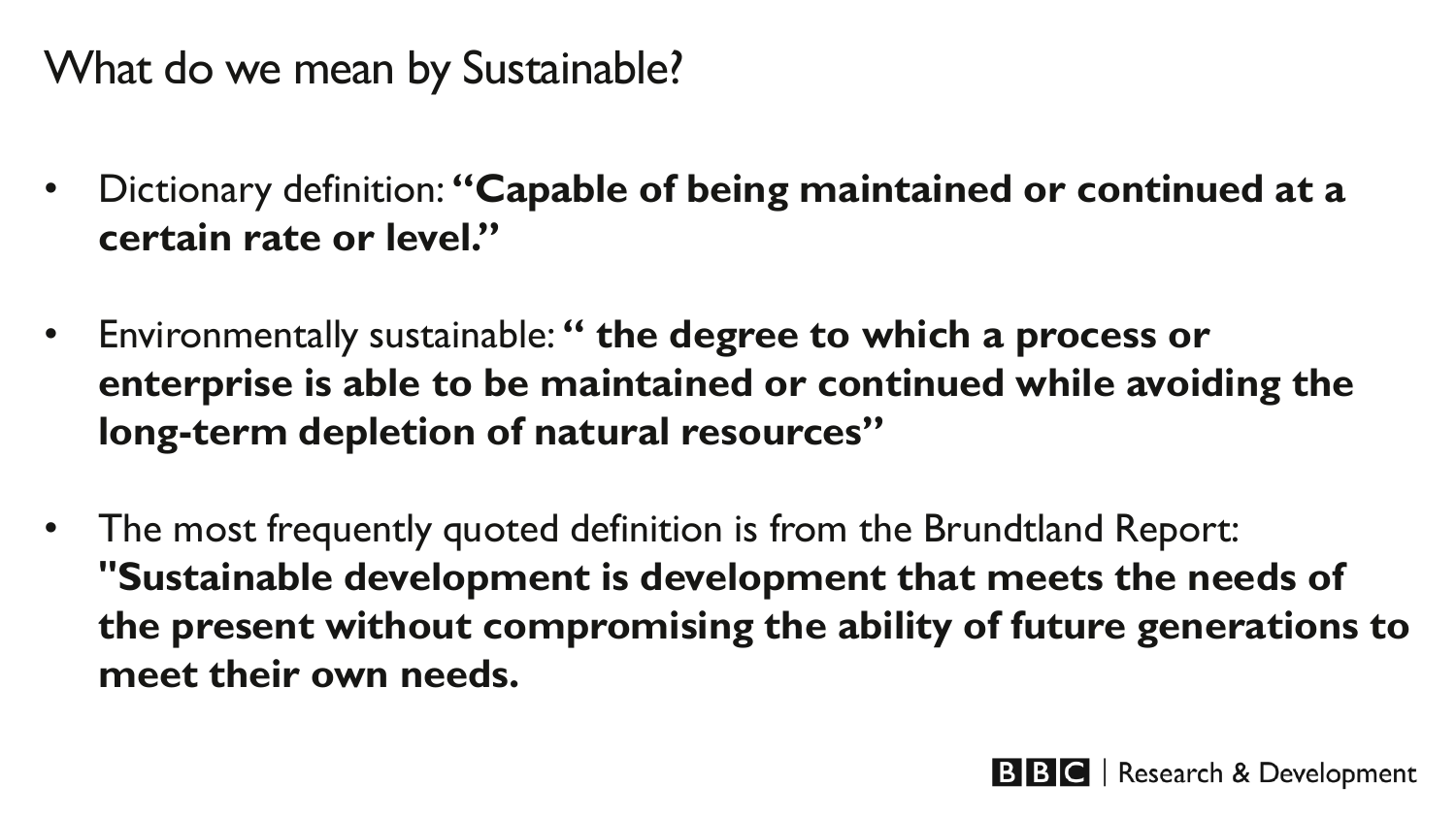# **Sustainability**

Intersection of 3 aspects – environmental, financial and social responsibility



In public service broadcasting, we are naturally focused on creating a positive social impact and being financially sustainable.

**BBC** Research & Development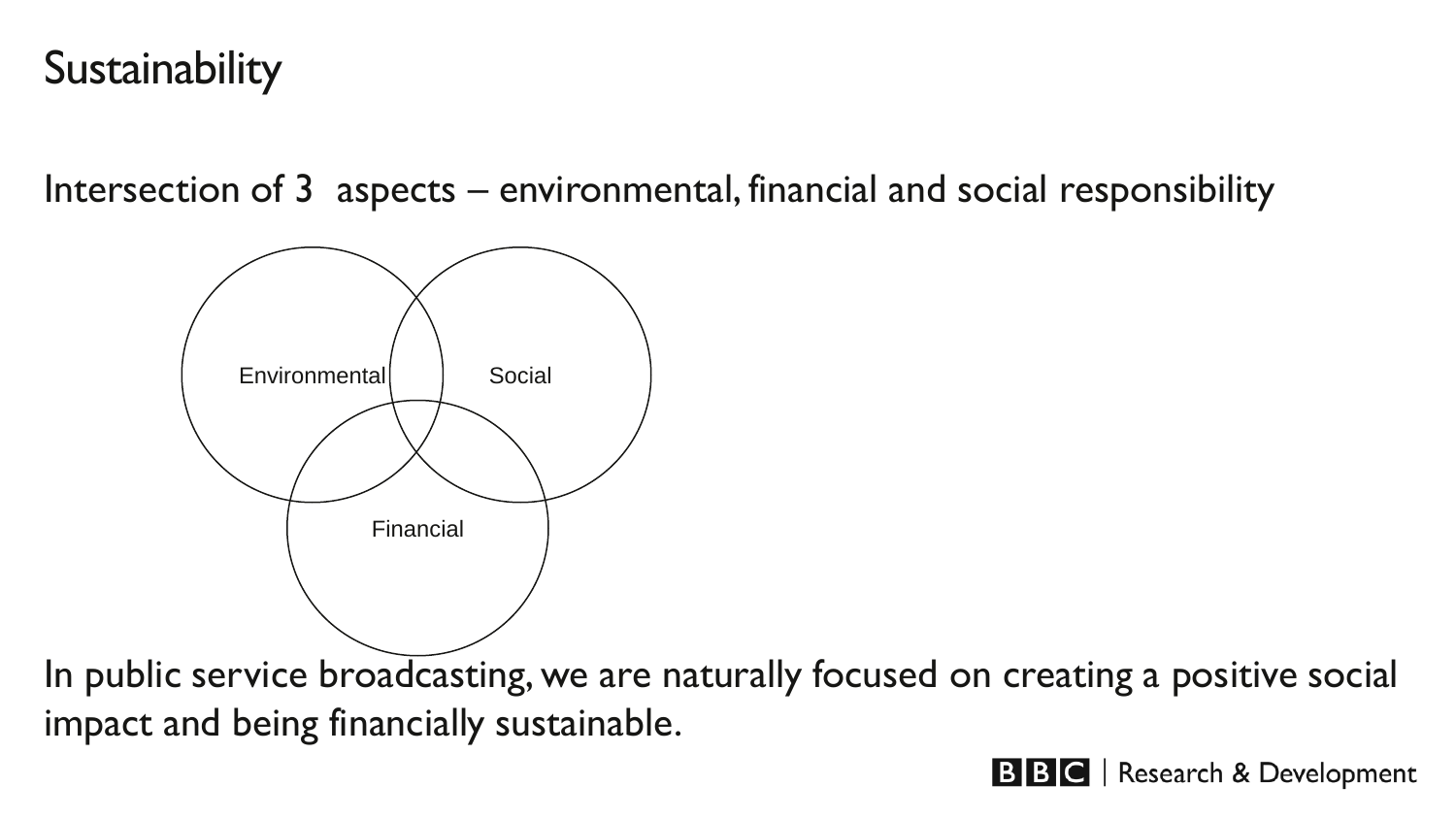### BBC's Sustainability Strategy: Greener Broadcasting

#### **OURSELVES**

Creating conditions for sustainable working

#### **OUR INDUSTRY**

Partnering with others to build a sustainable creative sector

What we value

- How we run our buildings
- How we work



- Broadcast technology & delivery
- Sustainable production
- Sustainable supply chain

### **OUR AUDIENCE**

Inspiring sustainable living

- Inform and inspire change through content
- Sharing our own story

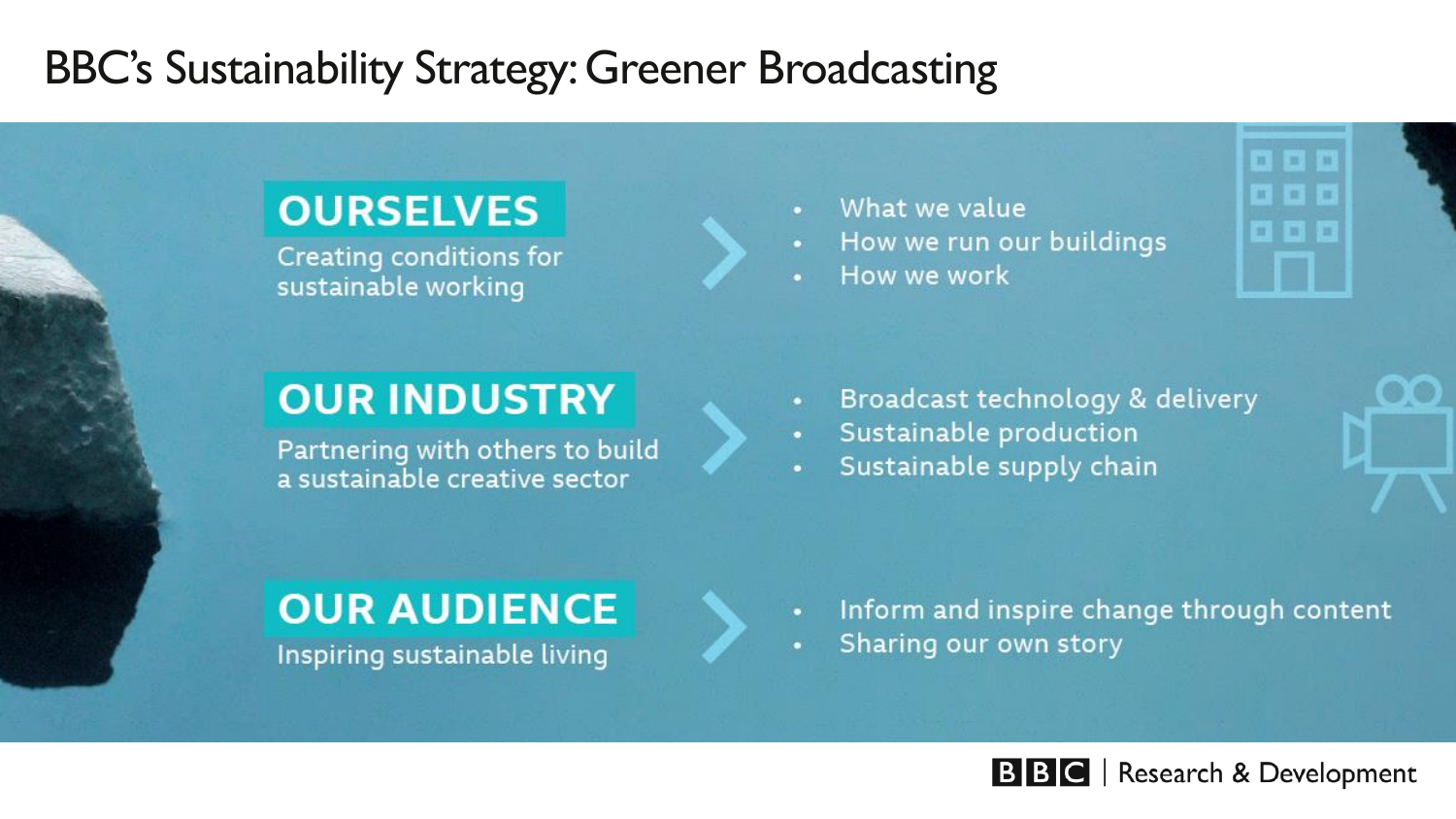# Main environmental impacts of technology



- **Direct (negative) impacts:**
- Energy use
- Greenhouse gas emissions (carbon)
- Electronic waste
- Materials use
- Materials toxicity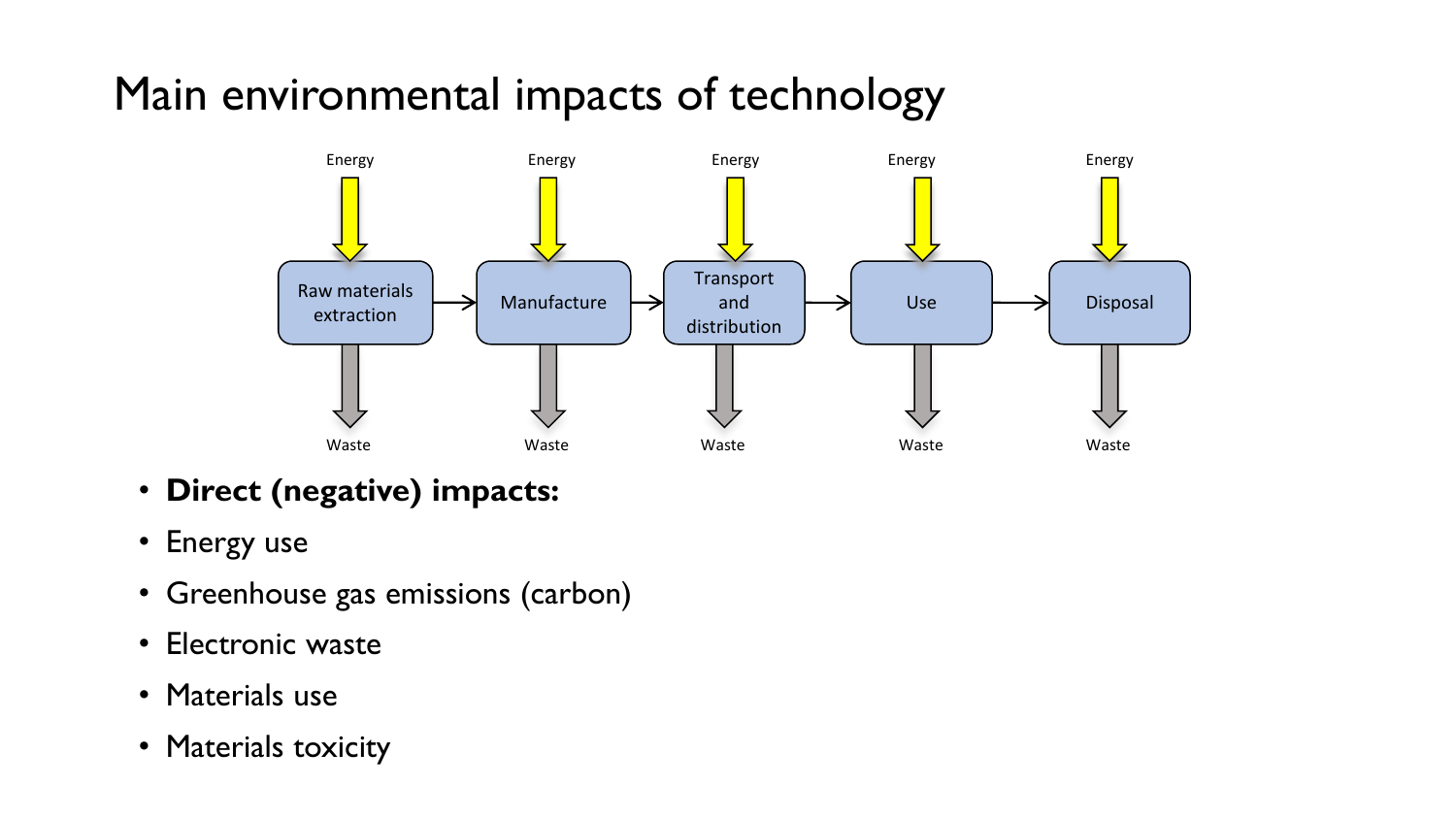#### Radio

• Lifecycle of radio service



- Move from analogue to digital radio has reduced power consumption of transmission.
- Initially, there were concerns that these savings were offset by increased power consumption of Digital radio receivers
- Modern digital receivers are more energy efficient

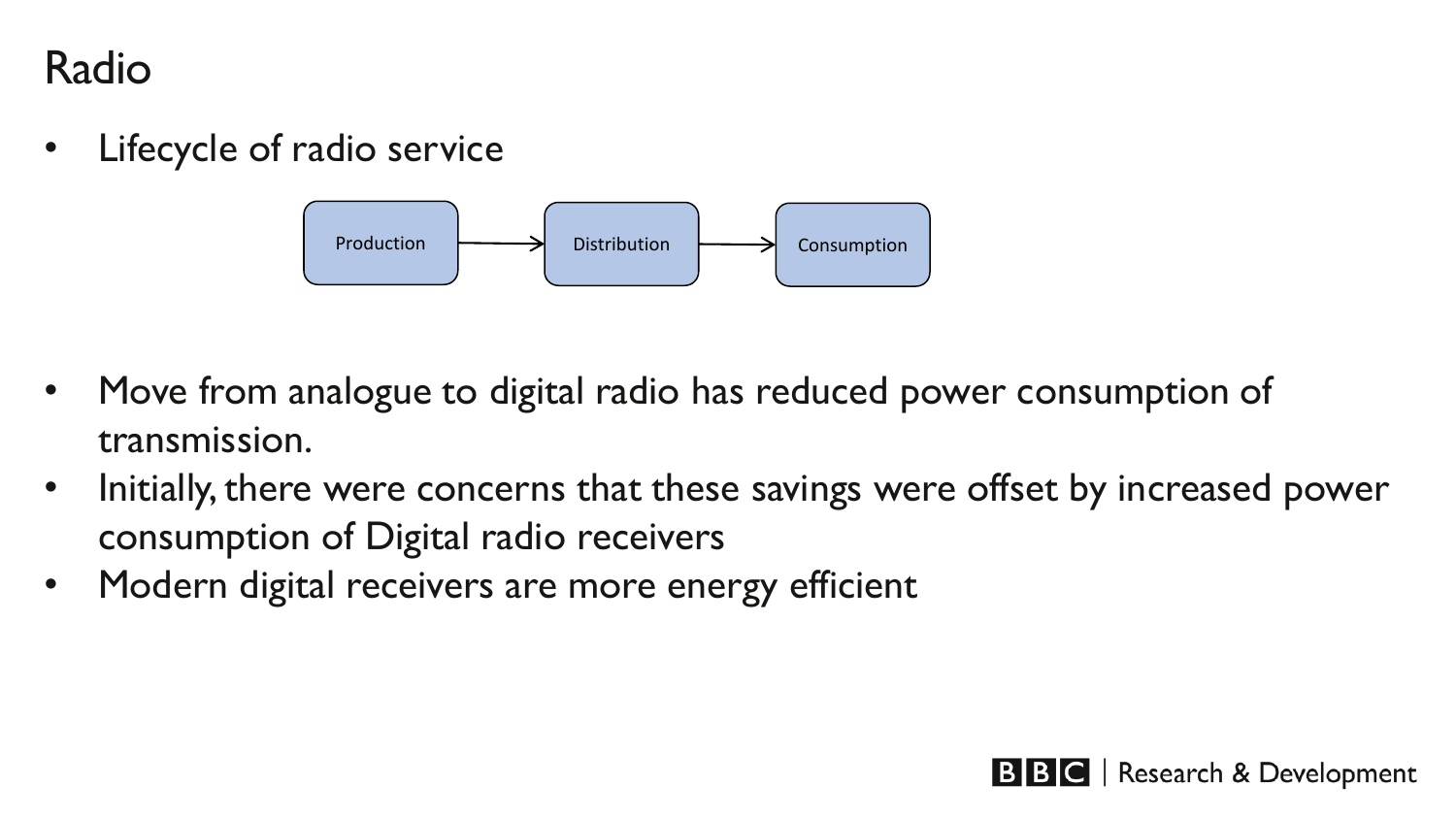# IP distribution

- My research has been focused on television services so far and we have found that set-top boxes and television sets are the largest power consumers currently. For IP distribution, low power devices such as mobile phones and tablets are often used, and so the home router and network are much more significant.
- Radio could be very different as transmitter power consumption is likely to be the largest component for broadcasting.
- Energy intensity (energy/bit) of Internet is falling will that continue in future?
- The access network is important. IP distribution over the mobile network uses a lot more energy per bit than over fixed line.

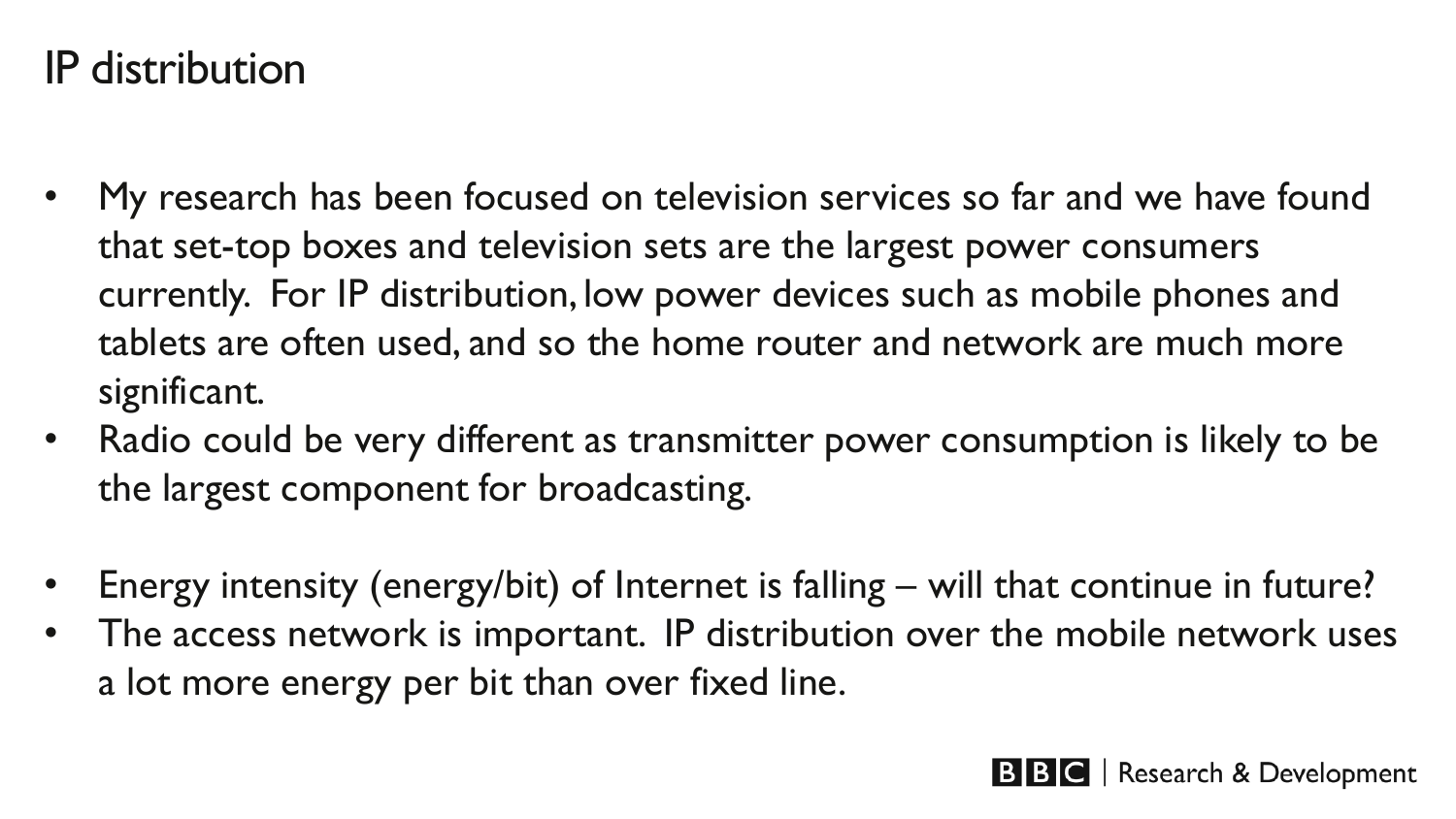### Key actions

- Understand your own system make measurements and get data from your partners / suppliers
- Design make your system sustainable by design
- Use your buying power sustainable procurement
- Switch to renewable energy

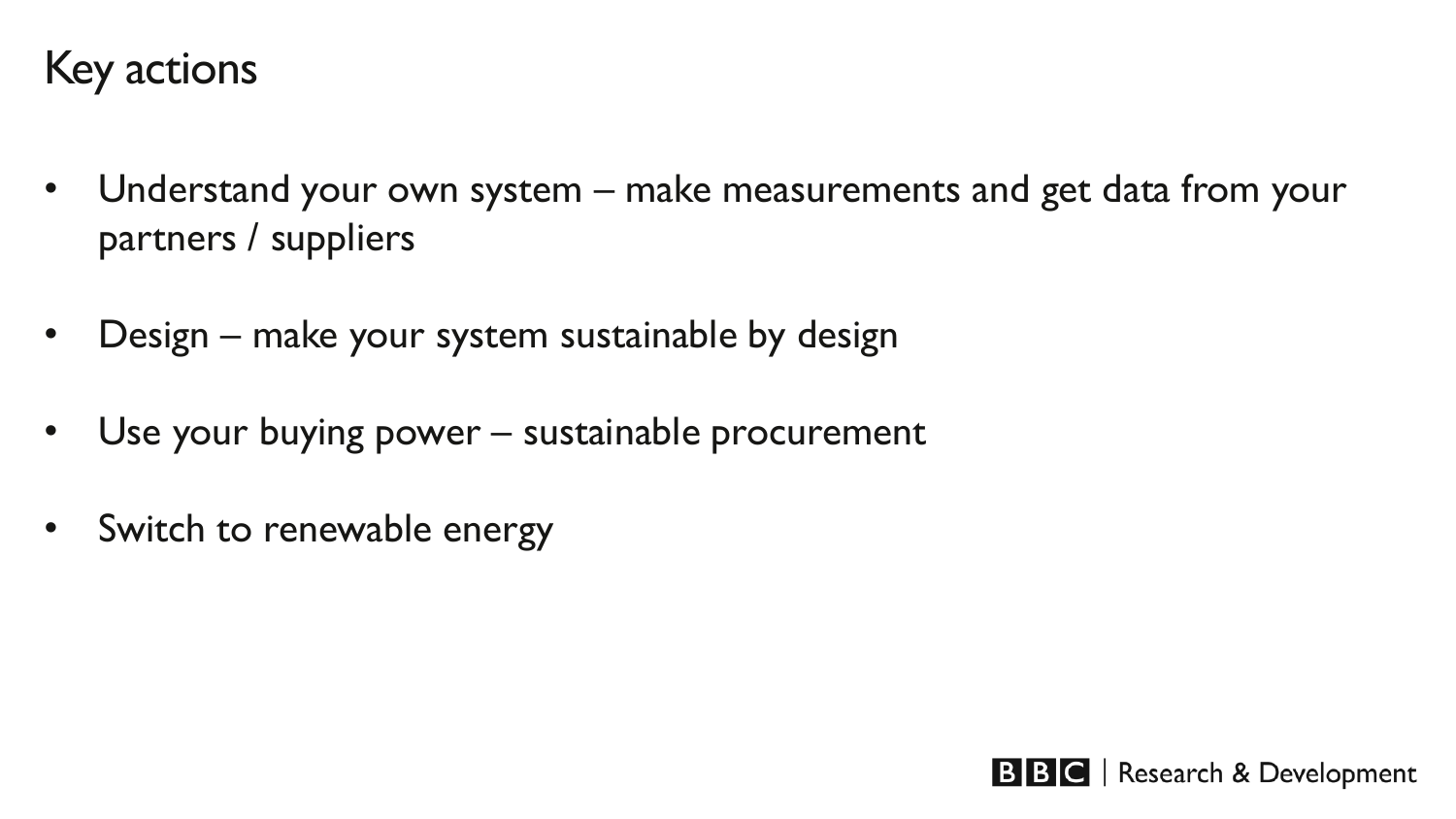# Example of design improvement for sustainability

- AMC, or AM companding, is currently used on all high-power BBC LF and MF transmitters to reduce electricity consumption
- At present, companding of 3 dB is applied
- Investigated effects of 6bB of AM companding on received signal quality, in order improving the efficiency of medium-wave radio transmitters
- Result shows Financial savings to the BBC of £1 million over 5 years
- Full details at "AM Companding: Reducing the Power Consumption of LF and MF Transmitters" by Ranulph Poole.

<https://www.bbc.co.uk/rd/publications/whitepaper333>